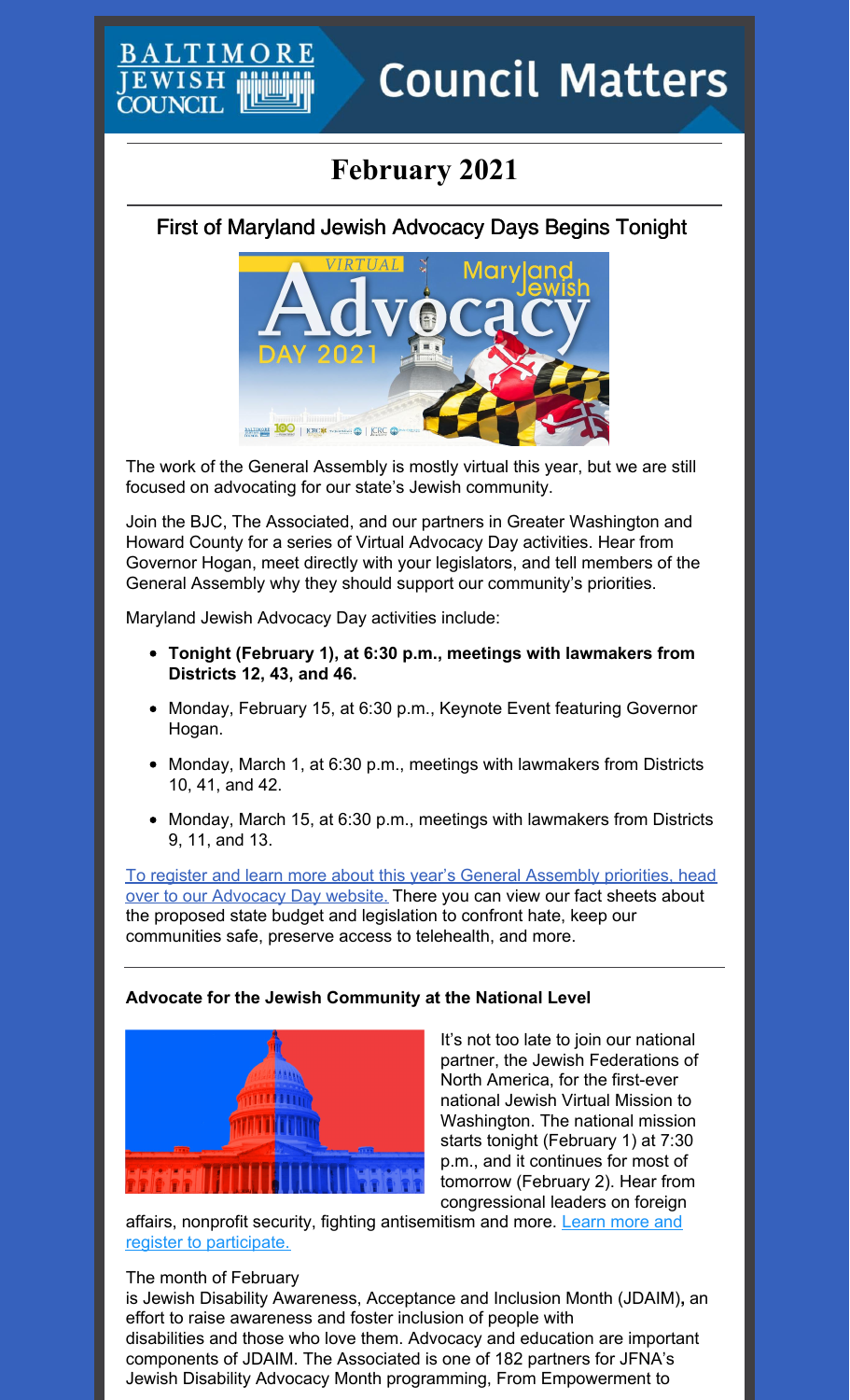Advocacy. Register now for this month-long series that begins with a special event on [Wednesday,](https://www.jewishtogether.org/jdam) February 3, at 7:00 PM with renowned violinist Itzhak Perlman.

### Holocaust Remembrance Programming Continues



Last week we commemorated International Holocaust Remembrance Day. As we mark 76 years since the liberation of Auschwitz, and recognize all who were lost in the Shoah, we also reflect on the survivors we have lost in the past year. Those who can no longer serve as living witnesses, sharing their harrowing stories and compelling lessons from what they experienced. But

we are working as diligently as ever to ensure that the lessons and experiences of Holocaust Survivors continue to be shared with as many people as possible. Our dedicated Holocaust Speakers Bureau volunteers have continued to visit virtual classrooms, and our Holocaust Remembrance Commission has been busy working with our partners to plan engaging and informative programming for the community.

We will be partnering with the Jewish Museum of Maryland on February 21 for **[Connecting](https://jewishmuseummd.org/events/connecting-stories-of-survival/) Stories of Survival** featuring Holocaust survivors Herta Griffel Baitch and Ruth Weiner. They will recount their memories of growing up in Austria before World War Two and how their stories converged 60 years later. Also this month is the **Winter [Teachers](https://docs.google.com/forms/d/1aZI3ARGutxPPF4ZkDDjcqqqA-eNLT61rD6P2hdWlXxg/viewform?edit_requested=true) Institute**, which will focus children and the Holocaust. This two day event is for educators looking to learn new ways to teach the history and lessons of the Holocaust to their students.

### Josh Sherman Joins BJC As New **Director of Community Relations**

Last month we were thrilled to introduce you to a new member of the BJC team, and we want to share a little more about Josh Sherman and his work and new role. While new to the BJC Josh is no stranger to Baltimore, The Associated, or community relations work. Josh was born and raised in Baltimore and is a proud graduate of Baltimore City College High School. He spent three years working with Repair the World Baltimore, helping to build a strong Jewish community dedicated to service, learning, and creating strong relationships. Most



recently, Josh served as Service Learning Program Coordinator for the Edlavitch DCJCC in Washington, D.C. but is looking forward to making the move back to his hometown of Baltimore.

Josh will be working to engage with the Baltimore Jewish community and the Baltimore community at large to create new relationships and strengthen existing ones. Whether it is through programming or small conversations, Josh will be there on behalf of the BJC to bring communities together, celebrate our differences, and understand our shared identities. He looks forward to meeting and working with those who are making a difference in the Baltimore community.

### **Support The Associated In The New Year!**

The Baltimore Jewish Council, a proud agency of The Associated: Jewish Federation of Baltimore, depends on the funding it receives from The